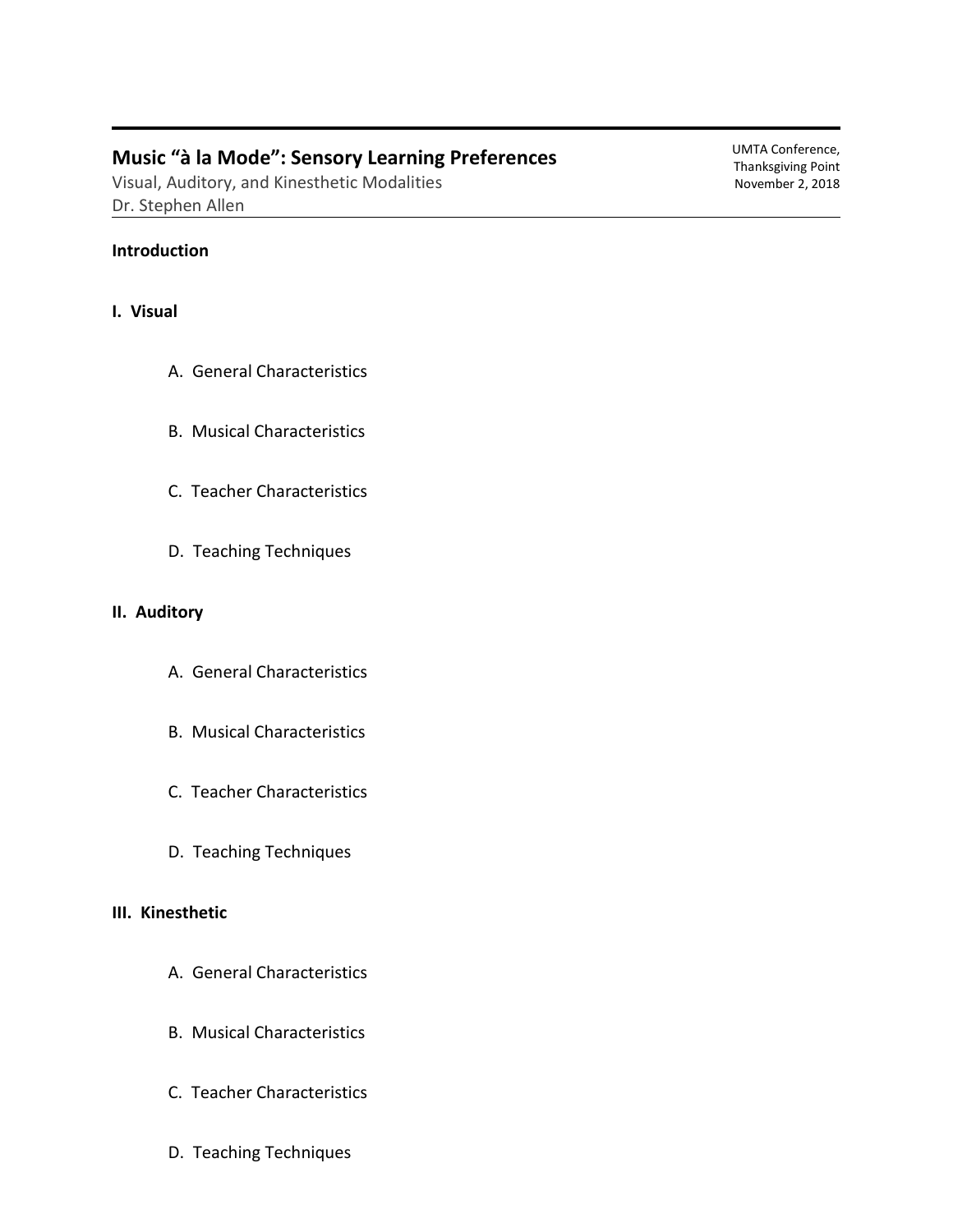# **Bibliography**

"Allen Studio Video Clips." Pleasant Grove, UT: September 2018. Earl Cahill, videographer.

- Bruckner, Susan. The Whole Musician: A Multi-Sensory Guide to Practice, Performance and Pedagogy. Fifth Edition. Santa Cruz, CA: Effey Street Press, 2013.
- Coats, Sylvia and Susan Bruckner. "How Do You Adjust Your Teaching to Accommodate Each Student's Preferred Mode of Sensory Perception?" Cameron, Joyce, ed. *Keyboard Companion* (Spring 1992):36-40.
- Garcia, Susanna. "Learning Styles and Piano Teaching." Piano Pedagogy Forum 5/1(January 2002). Retrieved February 1, 2015 from http://www.mtnafoundation.org/media/58356/Garcia%20Article.pdf.
- Haroutounian, Joanne. Fourth Finger on B-Flat: Effective Strategies for Teaching Piano. San Diego, CA: Kjos, 2012, pp. 128, 129. Accompanying CD-ROM includes booklet, *A Concise Guide: Teaching to Sensory Learning Styles.*
- Torkelson, Suzanne. "How would you teach the same piece of music to students with different learning styles? Teaching Heller's 'The Avalanche'." Nancy Bachus, ed. *Keyboard Companion* 19/1 (Spring 2008).

The Frances Clark Center has granted the Utah Music Teachers Association (UMTA) one-time permission to view "Conversations with Frances Clark". At www.claviercompanion.com, subscribers can view many more videos like these, through our Timeless Teaching Video series, as well as our 2019 Webinar series. Active print subscriptions also include all the digital content at www.claviercompanion.com. Simply contact support@claviercompanion.com to activate your online account or reset your password. To purchase or renew a subscription, visit www.claviercompanion.com and click subscribe.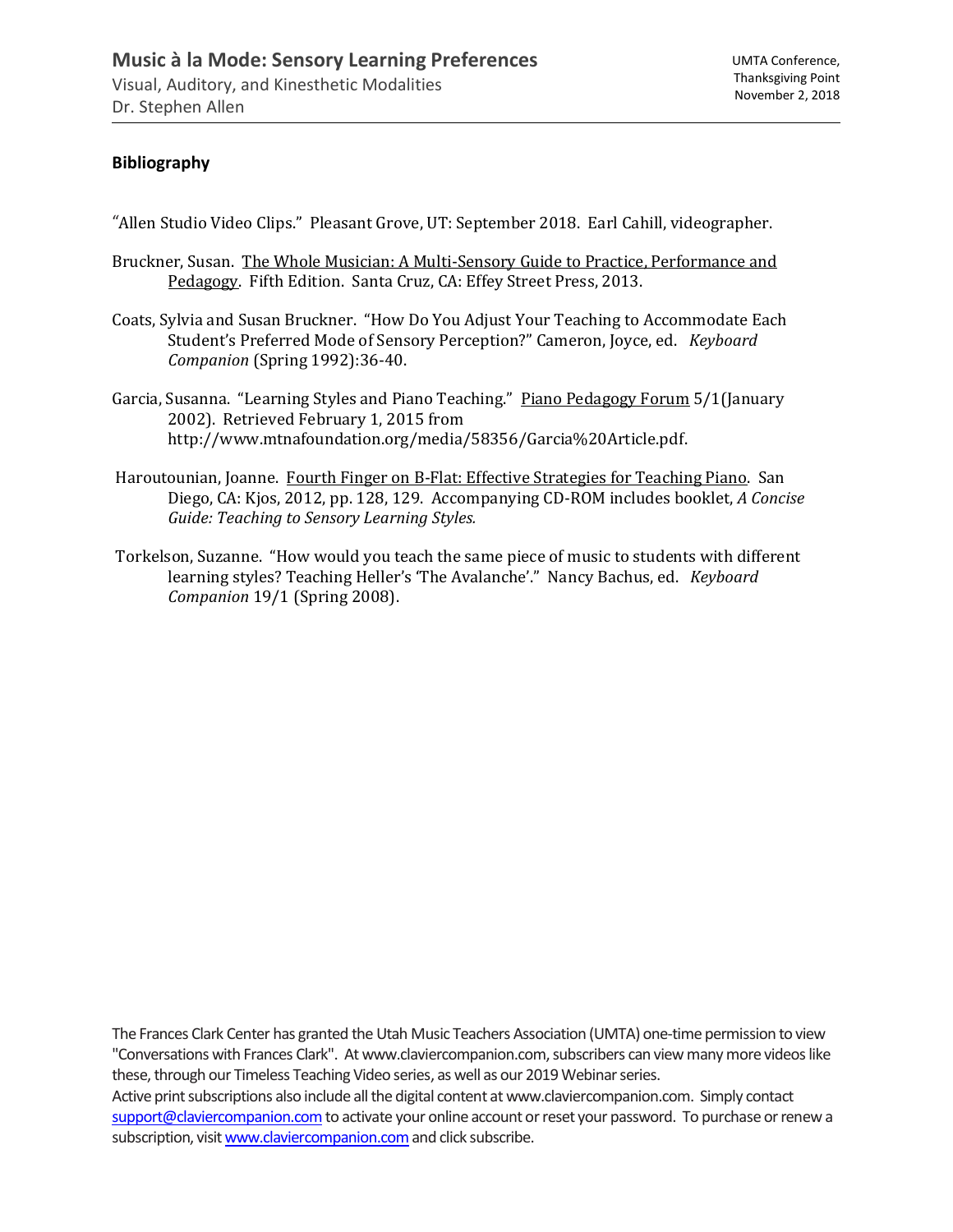#### **Piano Student Questionnaire**

| -NG |                                                                                                                         |
|-----|-------------------------------------------------------------------------------------------------------------------------|
|     | المستحققات والمتناقصة فسأنسخ المستحسن المستحسنا فسينا فسينا والمستحسنا فسينا فسينا فسينا فسينا فسينا فسينا فسيرا والمنا |

**Directions:** Most of these questions have to do with your piano lessons. Please circle the one answer that best describes you.

### **1. Iremember something from a lesson best if:**

- A. the teacher shows me a diagram, chart, picture, writessomething down, orshowsme how to do something so I can see itfirst.
- B. the teacher plays something on the piano so I can hear it first.
- C. the teacher makes me try it myself without explaining too much.

## **2. When practicing a piece, I:**

- A. pay the most attention to reading the notes on the page as I play.
- B. pay the most attention to how the music sounds asI play.
- C. pay the most attention to the patterns ofthe music, how my hands or body move, or how I feel as I play.

## **3. I know when I play a wrong notebecause:**

- A. I can see by the notes on the page that I didn't play the right note.
- B. I can just hear thatit wasthe wrong note.
- C. I can feel that my fingers didn't move to the right key or that my hand didn't move to the right position on the keys.

## **4. When I practice, I:**

- A. like to look at my assignment book to read and followthe instructions.
- B. remember what the teacher askedme to practice *without* looking atmy assignment book, and make sure to practice those things.
- C. sort ofremember what the teacher askedme to do, and practice whatever I feel like playing at the moment.

## **5. When I am counting the beats asI play, I:**

- A. don't move my body or count to myself. I just somehow know that I'm playing the beats correctly.
- B. like to count the beats out loud or say them to myself in my head.
- C. feel the need to move my body, head, or hands to "feel" the beat.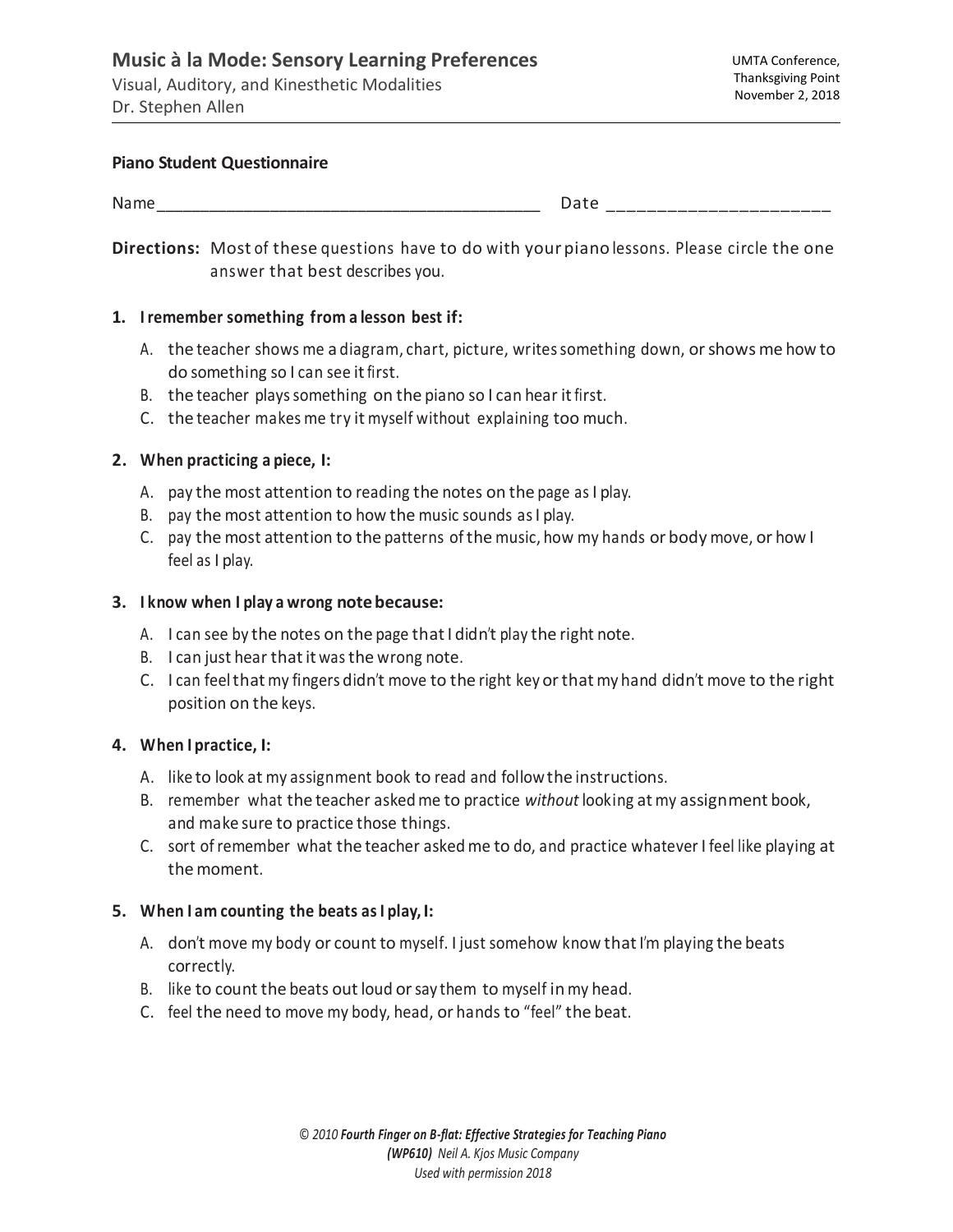#### **6. Learning a new piece is easiest when:**

- A. I can just read the notes and play the music.
- B. I can first hear what it'ssupposed to sound like.
- C. I can first know what it's about or what feelingsit'ssupposed to express.

## **7. When I practice, I am most easily distracted by:**

- A. anything I see around me, such as a nearby window or someone coming into the room.
- B. any other noisesI hear, such as people talking orthe TV.
- C. my need to take a lot of breaks to get up and move around, because it's hard to sit atthe piano for a long time.
- 8. When the teacher is happy with how I played a song, I like it best when she shows me this **through:**
	- A. herfacial expressions and eye contact with me.
	- B. hertone of voice and what she says.
	- C. giving me a high-five, a paton the back, or how she moves her hands or arms.

## **9. When I hear a new song on the radio, I am most likely to remember:**

- A. what pictures popped into my head or what I was looking at as I listened.
- B. some of the words or how the voice or instruments sounded.
- C. what I was doing or how I felt as I listened.

## **10. For me, one ofthe easiest things about playing the piano is:**

- A. reading the notes on the page.
- B. listening for the right places to change the dynamics (loud/soft).
- C. getting comfortable with the hand positions and finger patterns